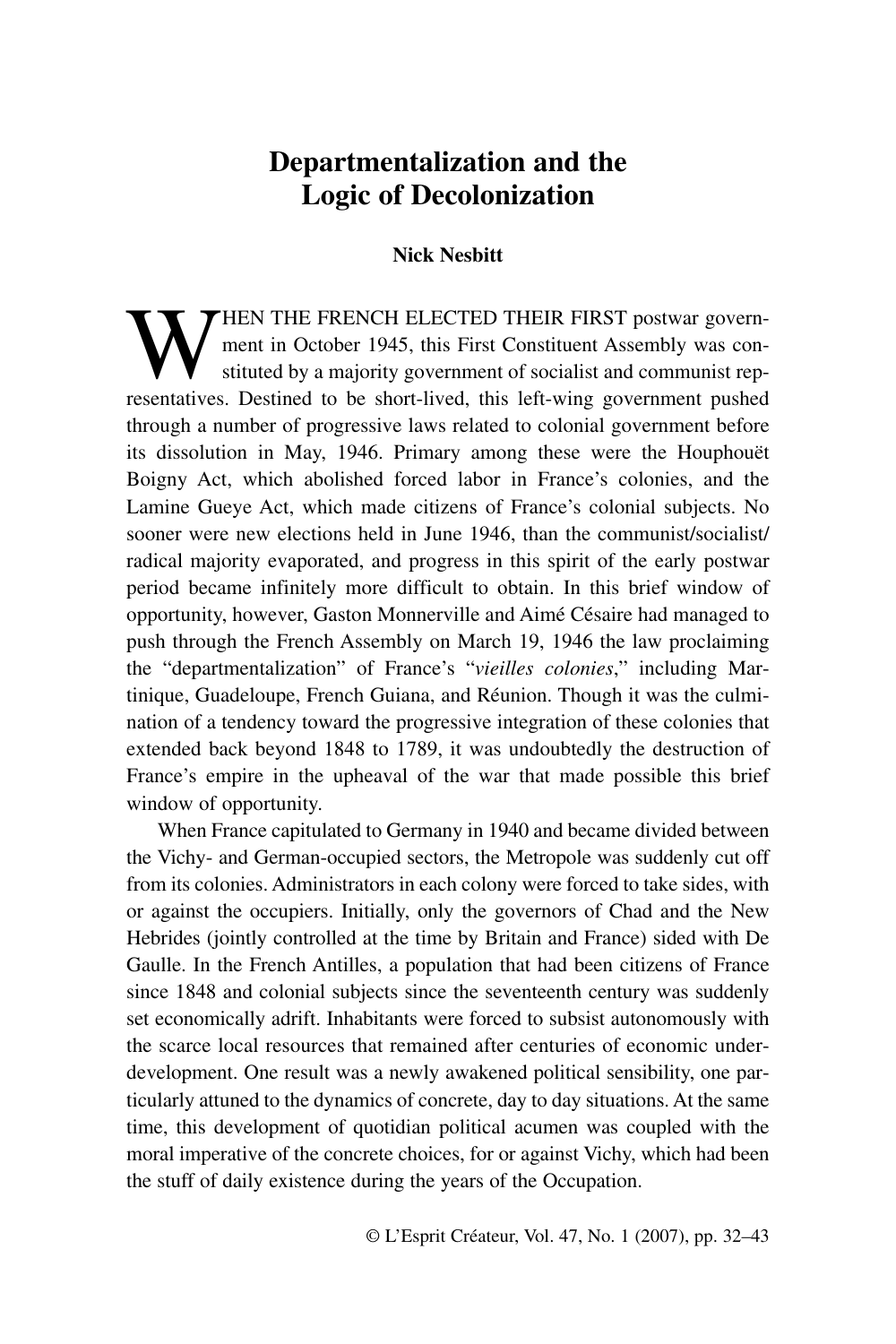### NICK NESBITT

The Communist Party benefited greatly from its role in the fight against Nazism, and spearheaded the call for full integration of the *vieilles colonies* after the expulsion of the Nazis. It was Césaire, as deputy of the French Communist Party, who was primarily responsible for articulating the demands of the new law. Though prior to 1947 it was commonly referred to as a law promoting "assimilation," this was highly misleading since its primary goal was never to socialize Antilleans within metropolitan French communal and behavioral norms, but instead to democratize colonial political structures. The citizenship extended to the inhabitants of the *vieilles colonies* in 1848 had always been, and remained in 1945, partial and subaltern. While the rights of citizens in the metropolitan French Republic were assured by the direct accountability of its representatives to their electorate, this had never been the case in the colonies. Since 1854, it was instead the executive head of state (first Napoleon III, later the president of the Republic) who had promulgated all laws in the colonies.

Departmentalization was expressly intended by Césaire to eliminate this quasi-feudalistic juridical relic. "These departments," Césaire stated at the time, "no longer leave [lawmaking] to the ministers, but give it to Parliament and thus wish to have accepted the principle that assimilation should be the rule and derogation the exception."1 The result of departmentalization was to replace the particularistic institutions of Third Republic colonialism such as the colonial *gouverneur* with structures systematically equivalent to those of the Metropole: the *préfet*, *conseil général*, and an identical legal code and judicial system. Though Article 73 of the Fourth Republic constitution allowed for "exceptions determined by law" to be applied in the Départements d'Outre-Mer, the colonial order of attribution had effectively been reversed: if previously all colonial laws, decreed by the executive, had been exceptions to French laws by their very nature, and might only coincide with those laws contingently, now the opposite was true. Exceptions, though admissible, were henceforth precisely that, exceptions to the systematic application of all French laws to all of its departments, overseas or not.

While Césaire worked energetically and unhesitatingly to enact departmentalization, it was not only the white *béké* elite of Martinique who stood opposed to the process. Surprisingly, given the received image of 1930s-era Negritude as a relatively homogenous movement of cultural critique, not all the thinkers of the Negritude movement shared Césaire's optimism that it was the proper path for the *vieilles colonies* in their struggle for decolonization. Nowhere is the contrast to Césaire's defense of departmentalization stronger than in the diametrically opposed recommendations of Léon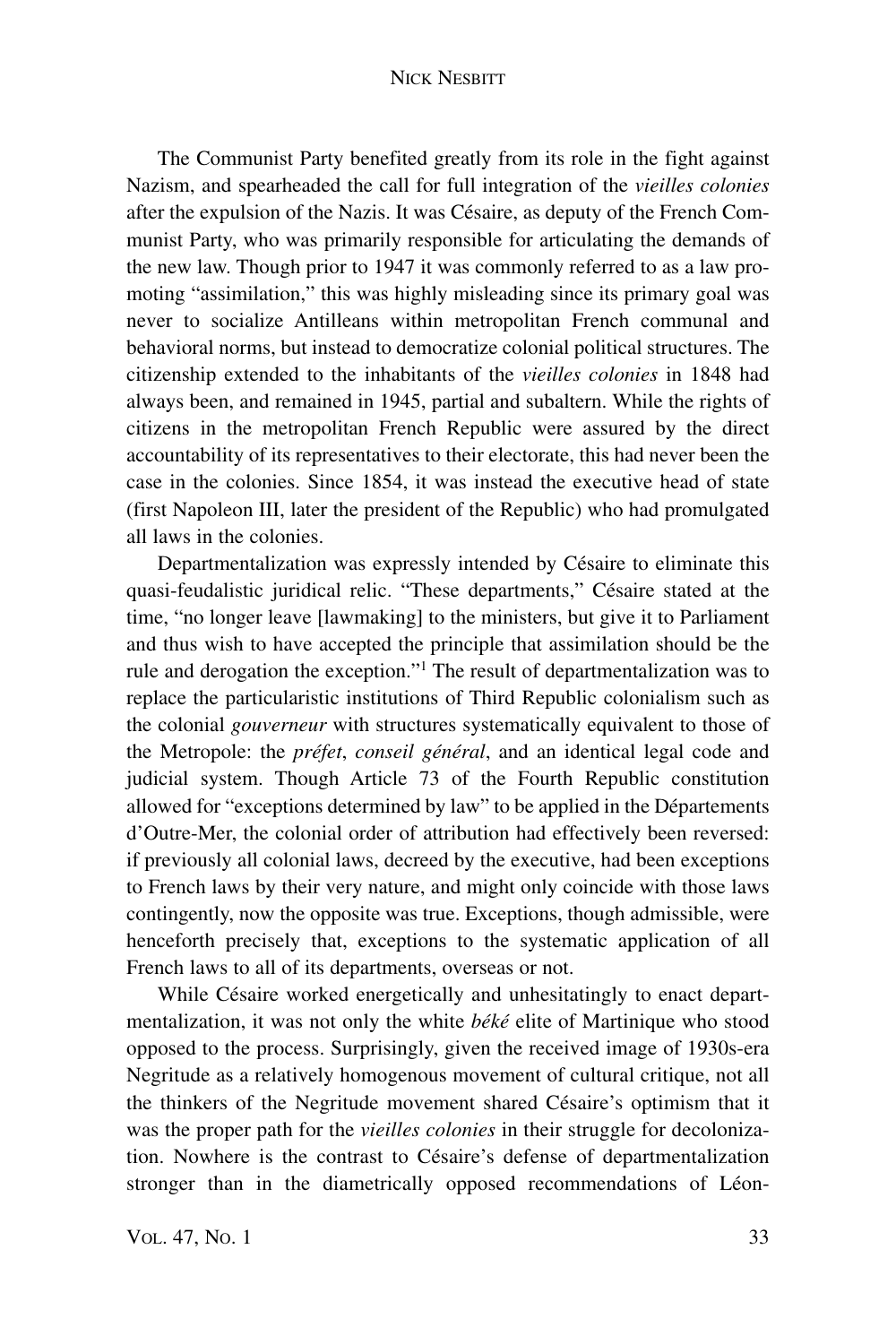Gontran Damas, contained in his 1937 journalistic polemic against "assimilation," *Retour de Guyane*.

Damas had been in Paris as a student since 1928, far longer than his colleagues Césaire and Senghor. As a relatively poor colonial student, he had led a highly precarious existence, at the mercy of bureaucrats who could at any moment draw the purse strings of his small *bourse d'études*. To support his studies in ethnology, Damas worked at various times as bartender, dockworker, and dishwasher. He was intimately involved with the left-wing politics of the Popular Front period, and his close contacts with Emmanuel Mounier (publisher of *Esprit*), Robert Desnos, Louis Aragon, and Michel Leiris directly led to Damas's being invited in 1934, on behalf of the Musée de l'Homme and the French Ministry of Public Education, to undertake an ethnographic mission to French Guiana. The result of this invitation, *Retour de Guyane*, is a highly conflicted text that reveals most clearly the compromised position of its author, caught between an array of antagonistic imperatives: a nascent critical, racialist self-awareness (Negritude), the economic insecurity of a young colonial student (Damas was only twenty-five at the time), the will to scientific thoroughness and objectivity of a precocious ethnologist, and the somewhat superficial critique of the journalist, attempting to influence contemporary public opinion regarding colonial policy.

In accord with its position at the epicenter of such intensive existential contradictions, *Retour de Guyane* exercises its full critical force in a penetrating analysis of the structural contradictions of Guyanese colonialism, contradictions that Gary Wilder has insightfully summarized as those obtaining between "metropolitan-parliamentary and colonial arbitrary forms of government in the French empire."2 A decade before Césaire's parliamentary initiative to eliminate the juridical distinctions between metropolitan France and its *vieilles colonies*, Damas locates the origins of Guyanese underdevelopment in the 1854 law of *sénatus-consulte* that institutionalized the decree-form of authoritarian colonial governance. Damas concludes from this analysis, as Césaire would in 1946, that the power of legislative decision should be devolved to Guyanese citizens themselves. "Éloignée comme elle l'est de la Métropole, il est inadmissible que son administration soit toute entière concentrée entre les mains du Ministre des Colonies."3 In Damas's analysis, the contradictions of Guyanese colonialism arose from a coexistence of Republican universalism and a prejudicial colonial regime of distinction: "Two present regimes [are] opposed to one another; [...] one of them is abusively maintained from a constitutional point of view [insofar as ...] democratic France, the France of the Third Republic, persists in applying to the colony disposi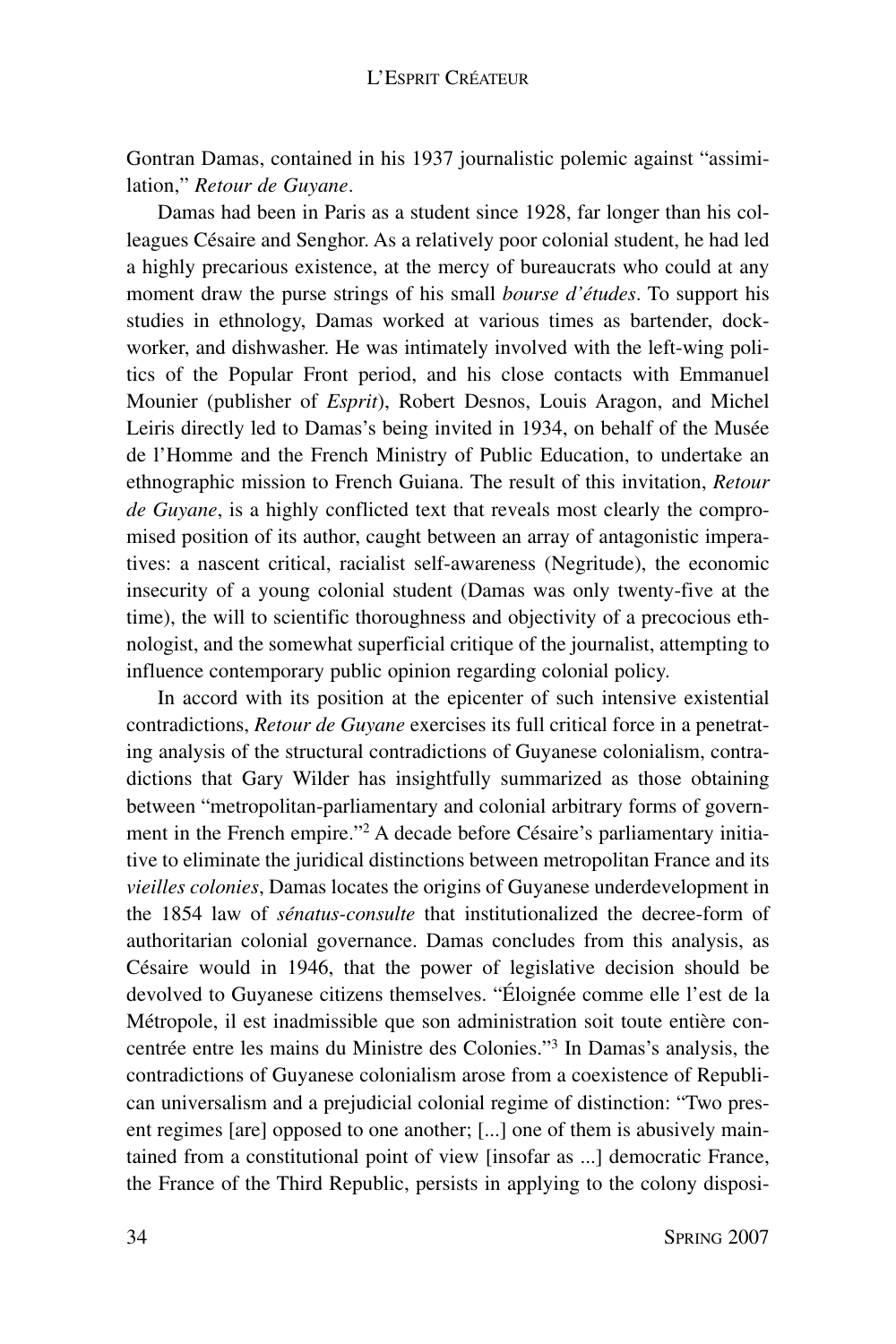tions that correspond to a state of affairs that has now disappeared [i.e., the imperialism of Napoleon III]" (cited in Wilder 220). "Aujourd'hui où le Pouvoir Législatif appartient à une assemblée élue," Damas concludes, "il est inadmissible que la Guyane qui y est représentée tienne ses lois du Président de la République" (Damas 43).

Rather than conclude from this penetrating analysis, however, that Guiana should be non-discriminately integrated within the French legal system, Damas instead goes on to develop a diametrically opposite argument against "assimilation." He accomplishes this sleight of hand by critiquing the inegalitarianism of French colonial *policy* while interpreting the call for "assimilation" in purely *cultural* terms. He rejects the call for the "assimilation" of Guiana by referring not to legal norms, but instead to the putatively ineradicable African cultural retentions persisting in black cultures throughout the Americas. To grant "assimilation" would amount to asking the colonized "to pay a price that the other cannot pay: they both agree to try to whiten the *nègre*, but that cannot happen" (cited in Wilder 223). Instead, Damas offers a single touchstone for all his region's problems: the "rational exploitation of Guyana's gold deposits. [...] Everything for gold and gold for everything" (cited in Wilder 230). Despite Damas's Negritude credentials as a cultural critic of French colonialism (as in the contemporary *Pigments* [1937]), in *Retour de Guyane* the colonial subject deploys his formidable powers of analysis to illuminate the contradictions of French colonialism to the colonizers themselves, and this explicitly in the interest of a stronger, better colonialist practice. Damas systematically analyzes the shortcomings of French colonialism not to strengthen a nascent decolonization, but in order to convince his Metropolitan readers of the (economic) interest they have in further developing their colony. "Il est dangereux qu'une puissance comme la France, presque spécifiquement coloniale, outillée comme elle l'est, possédant des capitaux, n'y ait encore rien créé qu'une bagne" (Damas 28).

The Negritude critique of cultural alienation, though present, is thoroughly inconsequential for Damas's recommendations, and *Retour de Guyane* is more properly characterized as a piece of pro-colonial propaganda offered up by the native informant with a spicy side dish of cultural critique for the delectation of the oppressed. On page after page, Damas offers his colonial sponsors recommendations for an improved, more rational "exploitation" of their long-neglected colony. While Damas's analysis of Guyanese alienation is complex and multi-dimensional, his recommendations uniformly neglect to address the question of who, precisely, would benefit from Damas's economic miracle (the total "exploitation of Guyana's gold deposits"), should it ever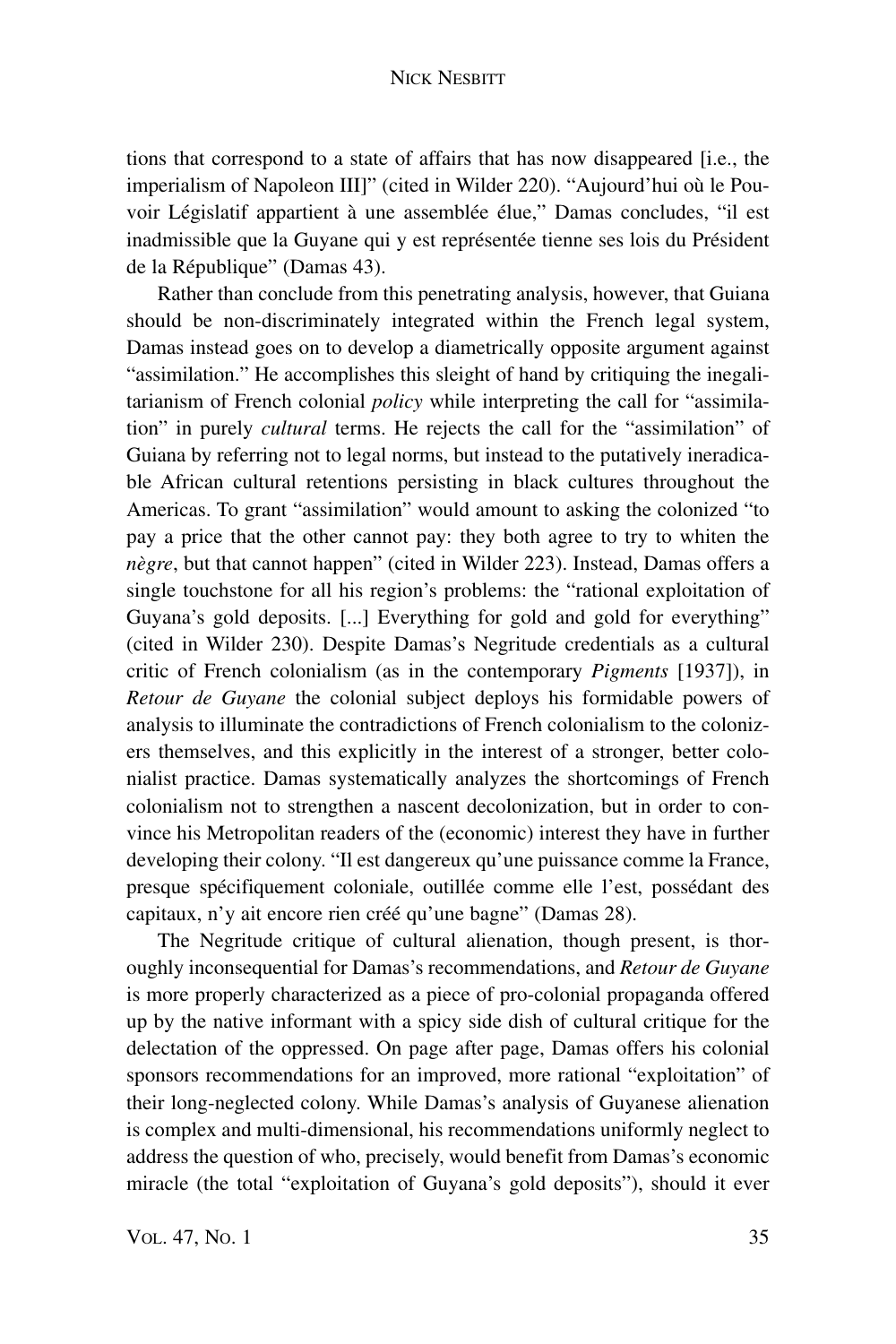### L'ESPRIT CRÉATEUR

come about. While his solution is no less technocratic than that of the 1946 departmentalization law, the profound difference between them lies in the fact that the latter was systematically addressed to the benefit of the colonized.

Damas makes no such distinction. While he invokes economic development in the name of the oppressed ("Quand on aura fait de six cent mille nègres des assimilés français, on n'aura pas fait rentrer ceux qui s'exilent, on n'aura pas ressuscité ceux qui meurent de faim, on n'aura même pas vêtu décemment les futurs assimilés" [133]), aside from some nebulous and distant trickle-down effect, one is hard-pressed to see how the uninhibited resource exploitation he recommends would benefit anyone but a few rich (and presumably non-Guyanese) investors. Damas rejects cultural assimilation as impossible, and political assimilation as beside the point, and instead reduces the transformation of colonialism to its purely economic dimension: "avant de songer à l'assimilation politique, il faudrait peut-être que les esprits généreux de la Métropole voulussent bien s'attacher à réaliser l'intégration économique" (130). In virtual bad faith, Damas appends the hollow outrage of the intellectual avant-garde to a program of resource exploitation worthy of the most cynical World Bank official. Again and again, Damas bows down before the objective 'facts' of French colonialism, to invoke a nebulous "common sense" that "commands" us not to imagine a decolonized political future for Guyana, but instead to "essayer d'abord d'appliquer rationnellement un système déjà existent" (140).

In the end, only one criterion interests Damas: "il faut effectuer, avec le moins de frais possible, des travaux qui rapportent le plus possible, le plus vite possible" (144). With all criteria of welfare—most obviously that of the biosphere—strictly subordinated, the conclusion is entirely predictable, and Damas has the honesty to state it categorically and unambiguously: "il faut violer ce sol et en extraire de la vie humaine" (152). Whether Stalinist, Negritudist or capitalist in shading, this is a pure logic of productionist violence that defers decolonization while seeking to rationalize and justify murderous sacrifice of colonial subjects in the name of (economic) progress: "Ceux qui travaillent à discipliner le Niger savent ce que le monstre dévore d'os chaque année," Damas concludes with all the coldness of a Stalinist prosecutor (153). Not to worry, Damas reminds us in his final, horrific paragraphs; the Africans and their descendents are a hardy bunch who will resist such exploitation, to the greater glory of the bottom line: "L'africain peut résister à n'importe quelle condition de vie, à cause, sinon encore de sa constitution physique, qu'à cause de son mépris de l'individu et de sa cohésion sociale" (154).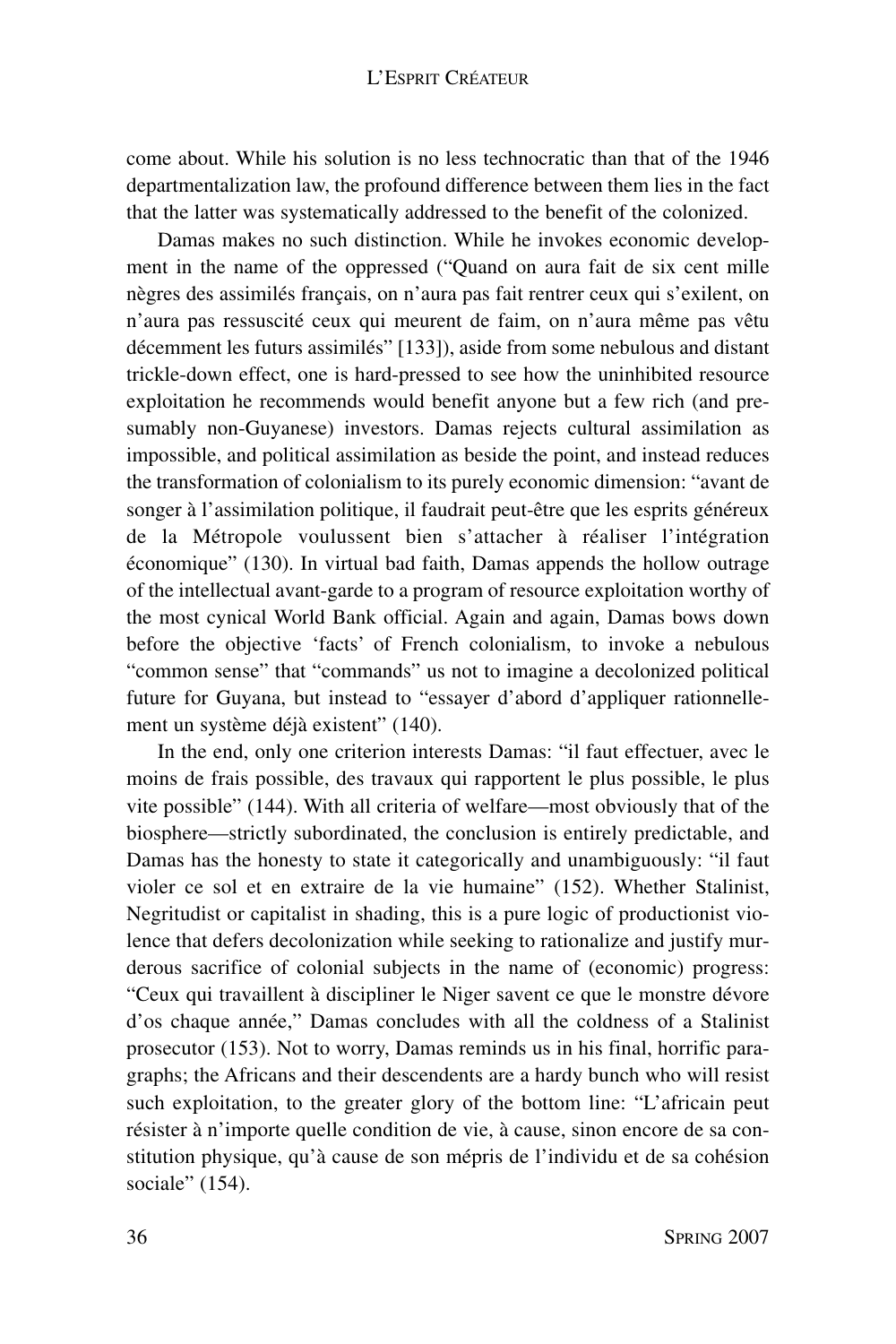In stark contrast to Damas's rejection of "assimilation" for an unbridled economistic "exploitation" of the French colonies' natural resources, departmentalization was to an important degree a movement of dissidence on the part of the black intellectual class.4 Its call for objective juridical equality of the *vieilles colonies* was primarily aimed against the domination of the white *béké* elites. As Césaire recalled in 1985,

En 1945, quand il s'est agi de transformer la Martinique en département français, les Békés martiniquais étaient contre. C'étaient surtout les fonctionnaires locaux qui étaient pour, car ils voulaient les mêmes traitements et les mêmes avantages que les fonctionnaires d'origine métropolitaine. Les ouvriers espéraient de meilleurs salaires et bénéficier des mêmes lois sociales qu'en métropole. Les seuls qui étaient contre l'assimilation étaient les Békés et ils se réfugiaient alors derrière des arguments économiques, mais ils n'osèrent pas s'opposer au mouvement en faveur de la départementalisation, car c'était un mouvement très général (cited in William 319).

Departmentalization strove to weaken the economic domination of the *béké* landowners by subjecting the arbitrariness of their actions to a more objective, egalitarian rule of law. Both at the time and up to the present, insofar as actual practice has lagged behind the strict egalitarianism of the law of March 19, 1946, departmentalization has offered a lever of intervention for overseas French subjects, a strict and objective measure that has allowed these citizens effectively to force, however reticently and slowly, the French government to play by the rules of its own constitution.5

The common feature of all modern dissidence is the focus on universal human rights and the rule of law. Its efficacy depends upon the demonstration of the incongruity between the discriminatory actions of a state and the universal norm of a right to freedom under the rule of law. The constitutions of the Third and Fourth Republics, founded upon the inherited norms of the Declaration of the Rights of Man and Citizen, offered such a universal norm not as a distant abstraction, but as the immanent content and normative structure of the political system that discriminated against its overseas citizens. Such a rule-based critique is the common currency of modern dissidence. As Václav Havel observed in his 1974 essay "Power of the Powerless," "Because the system cannot do without the law, because it is hopelessly tied down by pretending the laws are observed, […] demanding that the laws be upheld is precisely an act of living within the truth that threatens the whole structure of lies precisely in its point of maximum mendacity."6 The inspired perversity of dissidence is that its practitioners do not *invent* a moral code that they then hold up against a purely evil system, but instead turn the system's own code against itself. It is the system itself that authorizes its own critique. Dissidence in its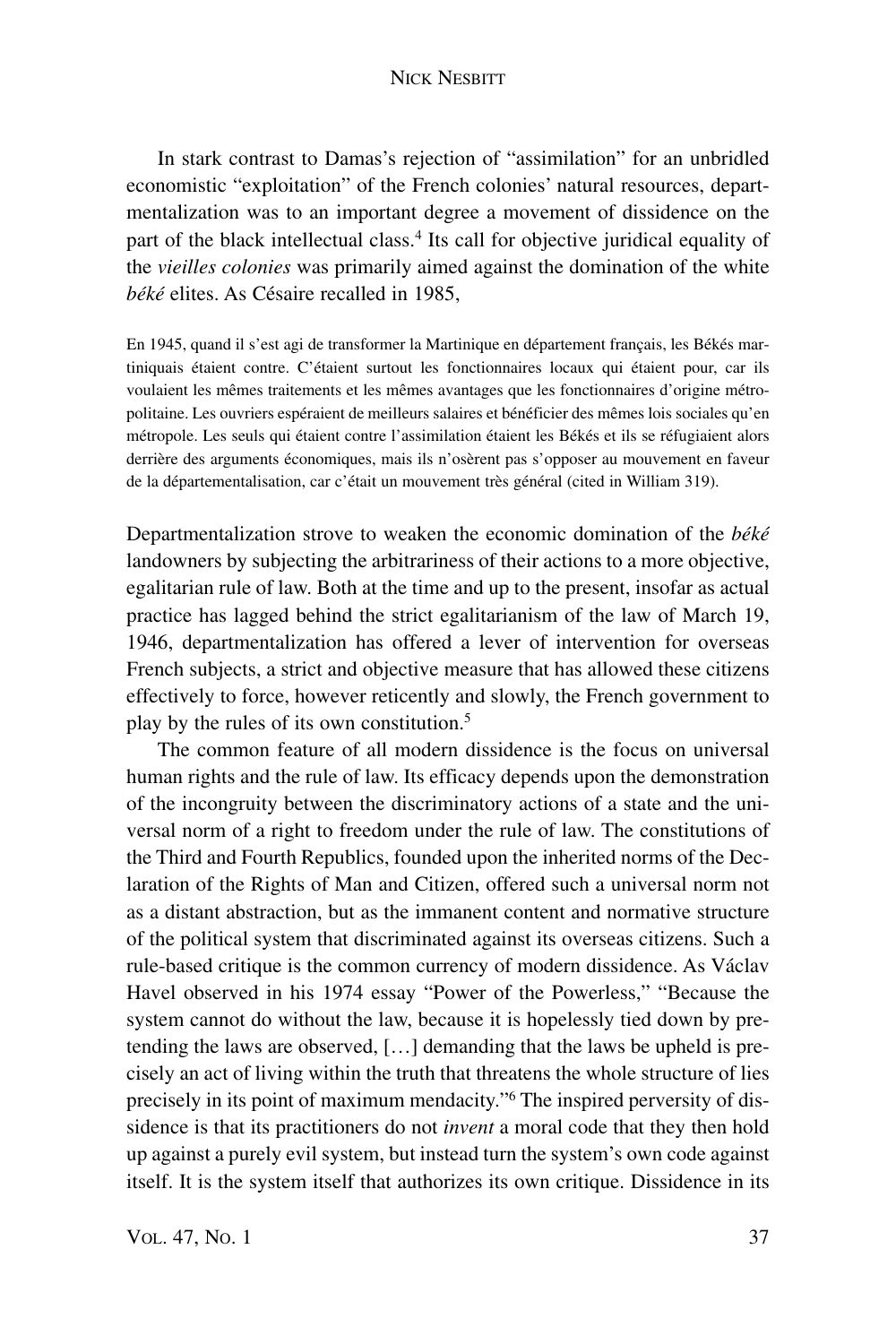distinctly modern sense became possible only when a *political* system based upon the divine right of kings and its legal manifestation in the Code Noir (rather than, say, the *moral* system of the Old Testament) was replaced by a system founded upon the Rights of Man.

Departmentalization thus invoked the radical egalitarianism of 1789 and 1848 that founded the French Republic, in order successfully to force the latter to observe more closely the rules of its own political game. Though we would not normally call a member of a majority parliamentary party a dissident, Césaire's dissidence nonetheless functioned in the same manner as any other. Dissidence is not determined by the social status of dissidents, whether they are rich or poor, black or white, or active participants in a political elite or the excluded and colonized of a society. It is not defined by whether the dissidents resort to bloodshed or subscribes to a philosophy of non-violence and participatory political gradualism. Dissidence is defined, above all, by an individual's or group's critical political activity under the guidance of some universalizable norm that allows the dissident to bypass the contingent limitations of a given situation. For Césaire in 1946, as for generations of economically marginalized Martinicans since 1848, this meant appealing to the norms of the French Republic in order to bypass the particularist, antidemocratic dimensions of French colonial policy.

In this sense, departmentalization must be understood not in opposition to decolonization, but instead as one of the earliest and purest forms of this twentieth-century historical sequence. The architects of departmentalization addressed colonization through neither the psychological/culturalist process of dis-alienation, nor the Manichean vilification of some hypostatized 'colonizer'. Instead, they worked to enact decolonization immanently, striving to counteract the quasi-universal structural tendency toward the concentration of political power in the hands of an oligarchy. A colony is to be identified not by vagaries such as a mythical confrontation with an evil 'Other', the momentary nominal status of a geographic terrain (whether referred to as 'colony', 'territory', 'dependency' or 'independent state'), nor finally by its geographic distance from a metropole. Instead, the term colony refers to the failure of a population to bring to fruition the process of democratization. Taken in this sense, the subjects of Louis XVI were eminently colonized by their government, insofar as they were arbitrarily subject to, and alienated from, the actions of the state that claimed to include them. Every ministerial decree enacted without consultation and accountability further reinforced this colonization of the social sphere. 7

The measure of decolonization, in turn, would therefore be the degree to which it managed to eliminate the juridical arbitrariness of the decree, and to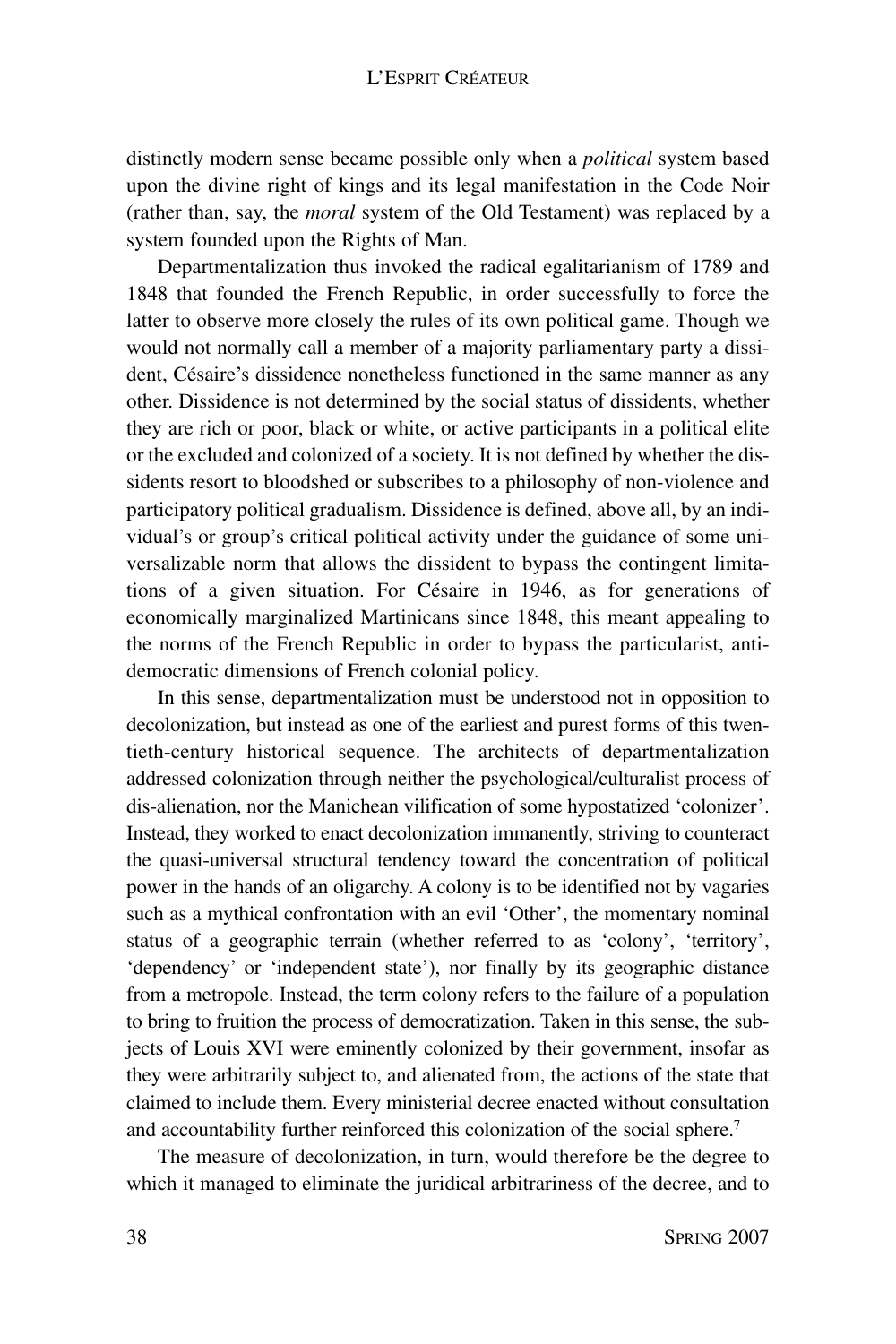### NICK NESBITT

replace this alienation of sovereignty with democratic social structures that more fully realized the Rousseauian ideal of an unmediated identity of citizen and state. Whether or not a geographic area is called independent has no importance for the process of decolonization understood in this sense; in fact, in most cases, the struggle for such 'independence'should more accurately be understood as mere demagogy, nationalistic distraction that diverts public attention from the real problem of affirming the constituent power of all citizens, no matter what name they give themselves. $8$  As we all know, many, perhaps the majority, of the so-called 'decolonized' areas have since the 1960s become far more colonized—by global capital, by North Atlantic military hegemony, by endemic indebtedness to the World Bank—than they ever were before their nominal 'decolonization'.

Departmentalization, no matter what its failures and incomplete processes, was an act of decolonization if and only if it brought the societies of the *vieilles colonies* demonstrably and materially further within the purview of a universal (as opposed to ethnically or racially particular) humanrights based law. Departmentalization was a process of decolonization if it instituted a rule of law oriented, in other words, to the cultivation (as opposed to the inherently antiquarian and tendentially reactionary *protectionism* of any *Créolité*) of human and social singularity. <sup>9</sup> "C'est la création continue des hommes," Césaire proclaimed in 1972, "qui constitue la nation, création dont la cristallisation, toujours provisoire tant que la culture est vivante, permet l'identification d'une personnalité collective différenciée."<sup>10</sup> From his very earliest public writings, Césaire always affirmed that the singularity of the colonized was to be attained not through the erasure of local particularism in a pseudo- (i.e. French) universal. Nor, however, did such singularity lie in some specious, neo-mythical nativist patrimony awaiting its cultural consumption. Instead, Césaire understood singularity from the very start as "*à venir*," to be constructed through the complex mediation of universal norms and the existential, situational contingencies of the colonized life-sphere. "To be yourself requires action," he wrote in his very first published piece, the 1935 article "Nègreries." The goal of any immersion in the particularity of colonized experience is not for Césaire the retreat into the blinded interiority of localism, but instead to allow the colonized to develop their singularity beyond mere inwardness and to "contribute to universal life, the humanization of humanity" (cited in Wilder 188).

Césaire never varied in his defense of departmentalization as a legalistic promotion of Antillean singularization, a process made possible through the historical extension of normative universal rights since 1789. As he declared

VOL. 47, No. 1 39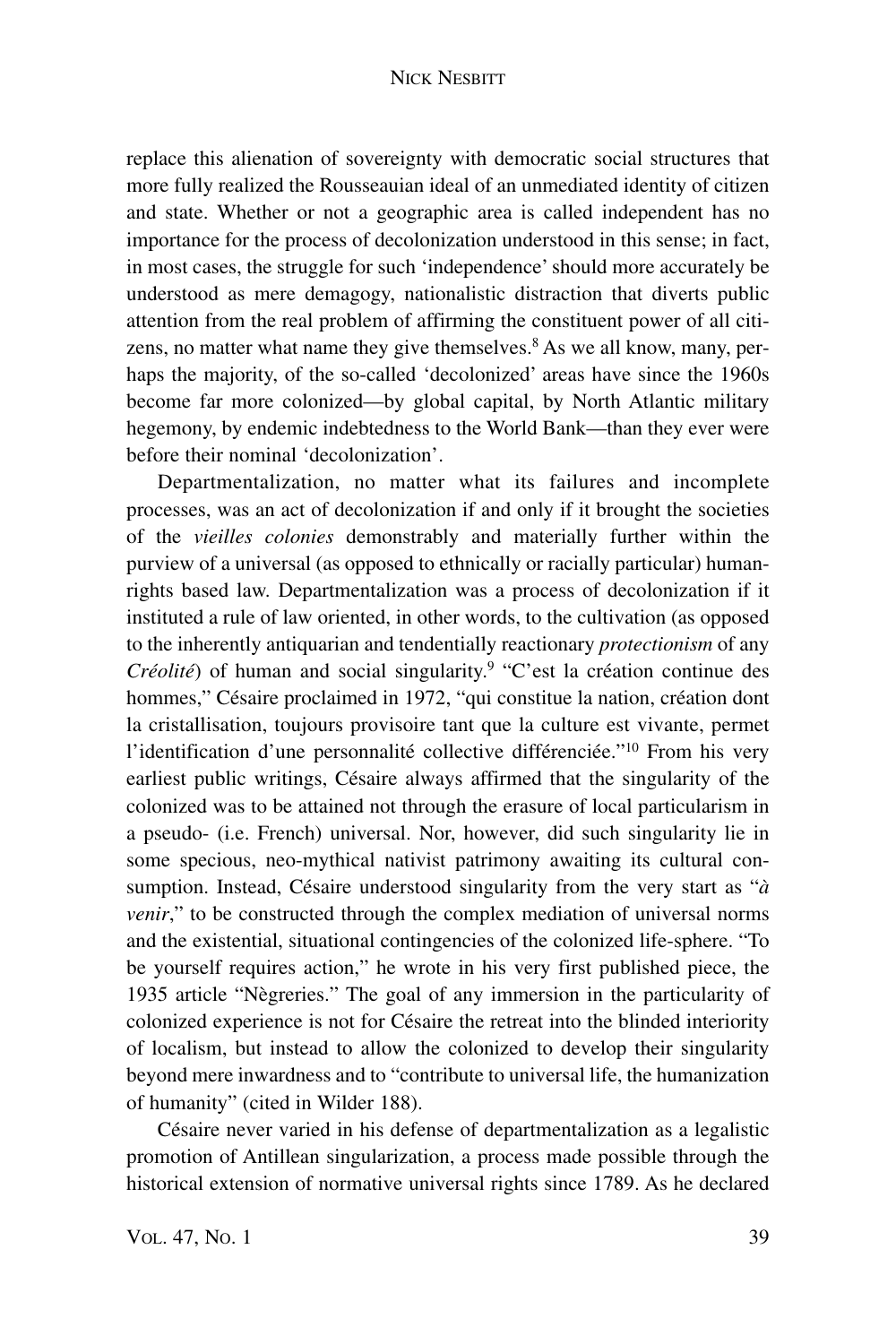to de Gaulle's Minister of Information André Malraux in 1958, "Dans un monde [...] où les collectivités s'accrochent à tout ce qui peut les particulariser, les personnifier, les authentifier à leurs propres yeux, notre souci est de faire en sorte que notre peuple martiniquais ne soit pas le simple témoin de sa propre histoire" (cited in William 326). The partial decentralization of legislative processes enacted under Mitterand in 1982 constituted in this view not a rejection of departmentalization, but a further step in the development of this Antillean process of decolonization begun in 1802 (with the anti-Napoleonic insurgency of Louis Delgrès) and 1848.

In its essence, departmentalization was an attempt to structure society better so as to affirm the constituent power and rights of its subjects, such that all human subjects would retain their self-moving constituent power (*Natura naturans*). Whether they were to be called "French" or "Martinicans" could only be a point of demagogy within the context of a politics of constituent power. The guiding impulse of departmentalization as Césaire understood it thus follows in clear continuity from the great theoreticians of universal sovereignty, beginning with Spinoza and his disciple Rousseau,<sup>11</sup> through Robespierre and Césaire's direct points of inspiration in these years, Toussaint Louverture and Victor Schoelcher. In this historical movement, the Spinozian axiom of the immanent self-moving and self-defining capacity of beings (*Natura naturans*), first postulated philosophically, increasingly came to animate the political sphere in an ongoing struggle for democratization, as the effort socially to construct regimes that would maintain and maximize the unalienable sovereignty of all subjects in line with the dictates of reason.

In consonance with his political predecessors, Césaire's call for departmentalization was a call for democratization as the universal extension of right as constituent power. A true democracy is for Spinoza, as for his direct and indirect political followers, the organization of society such that "tous les habitants, sans exception, jouissent du droit."<sup>12</sup> Like Spinoza before him, Robespierre believed that only one form of government is capable of realizing this rule of law: democracy. Robespierre defined democracy in perfectly Spinozian terms: democracy is simply "un état où le peuple souverain, guidé par des lois qui sont son ouvrage, *fait par lui-même tout ce qu'il peut bien faire*."13 Robespierre's extraordinary formulation renders all questions of form and nomination (from monarchy to democracy, colony to independent state) secondary; democracy is whatever form of government humans can imagine and implement that allows a "people" to preserve their full sovereignty. Above all, Robespierre's definition makes the analytic of democracy a matter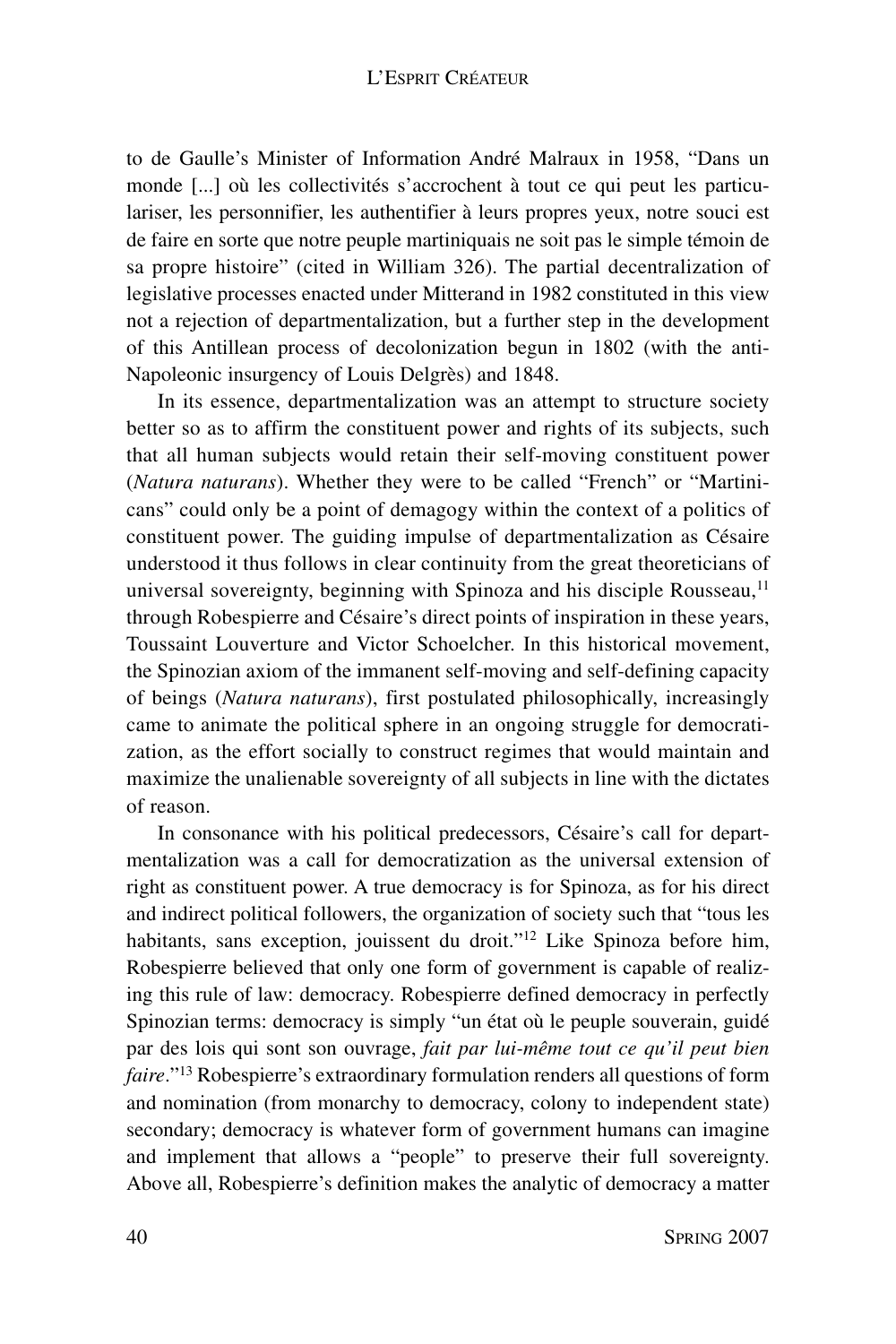#### NICK NESBITT

of Spinozian *potentia*. A democracy is in this sense not a parliamentary structure, but whatever political form allows individuals to realize or *do* "all that they can." Democracy is simply a social structure that allows the full development and expression, without division, subtraction or alienation, of what Spinoza called the "essence" of any singular being.

Similarly, the process of departmentalization was deductive in its procedure. Césaire's approach was Robespierriste, insofar as it proceeded from the application of universal norms of democratic participation and representation to deduce the political actions and forms most likely to realize that participation in a given context (Martinique, 1946). From a small number of premises, Robespierre had proceeded to explore the "grandes conséquences à tirer des principes" (292). These principles offer the citizens he is addressing of his democracy-to-come

une boussole qui peut vous diriger au milieu des orages de toutes les passions [...], la pierre de touche par laquelle vous pouvez essayer toutes vos lois, toutes les propositions qui vous sont faites. En les comparant sans cesse avec ce principe [...] vous pouvez donner à toutes vos opérations l'ensemble, l'unité, la sagesse et la dignité [required of a true democracy] (293).

Likewise for Césaire, the experience that he had baptized Negritude offered a universal criterion for political action that was grounded by necessarily particular, historical experiences of exploitation, an action oriented in the famous lines of the *Cahier* "au compas de la souffrance." Departmentalization answers not the question "how do we assimilate or become more 'French'," but instead "what political form best allows the development and flourishing of our singular capacities of expression?"

The process of departmentalization, as a pure initiative of political decolonization, proposed that the rule of law can only occur in a society in which sovereignty has become universally distributed, such that all, universally, can give the law unto themselves.14 Since the concept of sovereignty has traditionally been linked to the power of a *state* to command its subjects (Beaud), a universal distribution of sovereignty would imply: 1) the reappropriation of the power to legislate and construct social existence from the state to social actors (individuals, collectives,), i.e. a maximum coincidence of the multitude and the unalienated power of political decision-making, with no discernible difference inhering between rulers and the ruled; 2) consequently, the desublimation of the state as transcendent law-giving apparatus, the destruction of its monopoly on legislation, and the reappropriation of this power by the multitude; 3) the politicization of so-called civil life and the erasure of the public/private distinction upon which the modern state founds its powers; 4)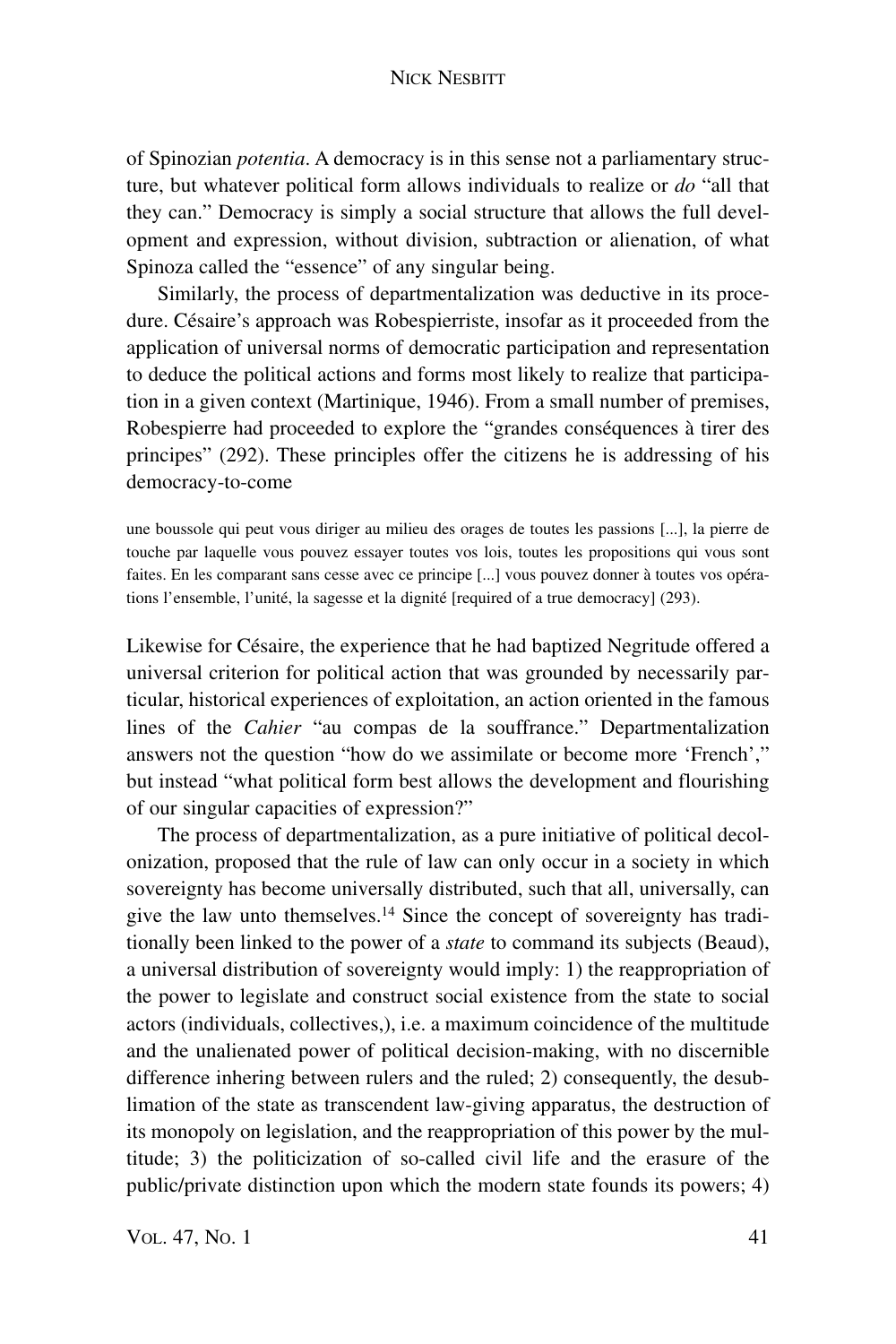the multiplication of what has traditionally been conceived of as an *indivisible* (state-centered) power, and the consequent reappropriation of legislative or "constituent" power (as well as the powers of judgment and execution) by a multitude of subjects. While the 1946 departmentalization law fully achieved none of these goals, to the extent that it managed to decentralize political power, invest political power in popularly elected representatives such as Césaire, and rationalize the legislative process under a universal and generalized rule of law, it constituted on each of these counts a concrete step forward toward a decolonization *à venir*, properly understood as the universal process of the democratization of political power.

*Miami University*

#### *Notes*

- 1. Cited in Robert Aldrich and John Connell, *France's Overseas Frontier: Départements et Territoires d'Outre-Mer* (Cambridge: Cambridge U P, 1992), 74.
- 2. Gary Wilder, *The French Imperial Nation-State: Negritude and Colonial Humanism Between the Two World Wars* (Chicago: U of Chicago P, 2005), 219.
- 3. Léon-Gontran Damas, *Retour de Guyane* (Paris: Jean Michel Place, 2003), 42.
- 4. Here, I strongly disagree with Wilder's claim that the "Negritude members did not translate [their] vision of radical alliance [between a black cultural elite and culturally authentic rural masses] into a concrete political program" (227). Strictly and unfortunately limited to the pre-war period, Wilder's otherwise magisterial study draws together for the first time the complex constellation of historical, cultural, and theoretical forces that in fact culminated in the 1946 process of departmentalization. Wilder's argument leads one in fact to draw precisely the opposite conclusion from the author's (that "the Negritude critique was notable precisely because it promised a way into rather than out of the imperial nation-state"), if only one looks beyond 1939 (204).
- 5. The rapidly perceived failure of departmentalization did not lay with the law itself, but was quite simply a failure on the part of Paris to departmentalize the *vieilles colonies* in conformity with the law of March 19, 1946: "Quel est le grand fait qui domine la politique martiniquaise depuis 1946?", asked Césaire in 1949. "C'est le refus du gouvernement français de traiter la Martinique en département français et sa volonté de continuer à nous imposer fondé sur le colonialisme" (cited in William 322).
- 6. Václav Havel, "Power of the Powerless," *Open Letters: Selected Prose, 1965-1990*, Paul Wilson, ed. (Boston: Faber and Faber, 1991), 190, translation modified. "Dovolávání se zákona je totiž přesně tím aktem 'života v pravdě,' který potenciálně ohrožuje celou prolhanou stavbu právě v její prolhanosti." Eseje a jiné texty z let, 1970-1989: Dálkovy<sup>-</sup> *Vy´slech*, vol. 4 (Prague: Torst, 1989), 300.
- 7. Similarly, as citizens of globalization, we are every day more 'colonized' by what used to be called the culture industry, with its tendency to reduce the sphere of autonomous creativity to a range of preconstructed products for consumerist consumption.
- 8. Of course, as everyone from Hegel to Césaire has remarked, to baptize oneself is itself inherently an act of constituent subjectivity, particularly in the historical context of slavery and imperialism.
- 9. To what degree departmentalization may or may not have accomplished this process is of course a highly complex and contentious question that is beyond the scope of this article to address. A highly nuanced overview of the question is offered by the articles in Fred Constant and Daniel Justin, eds., *1956-1996: cinquante ans de départementalisation outre-mer* (Paris: L'Harmattan, 1997).